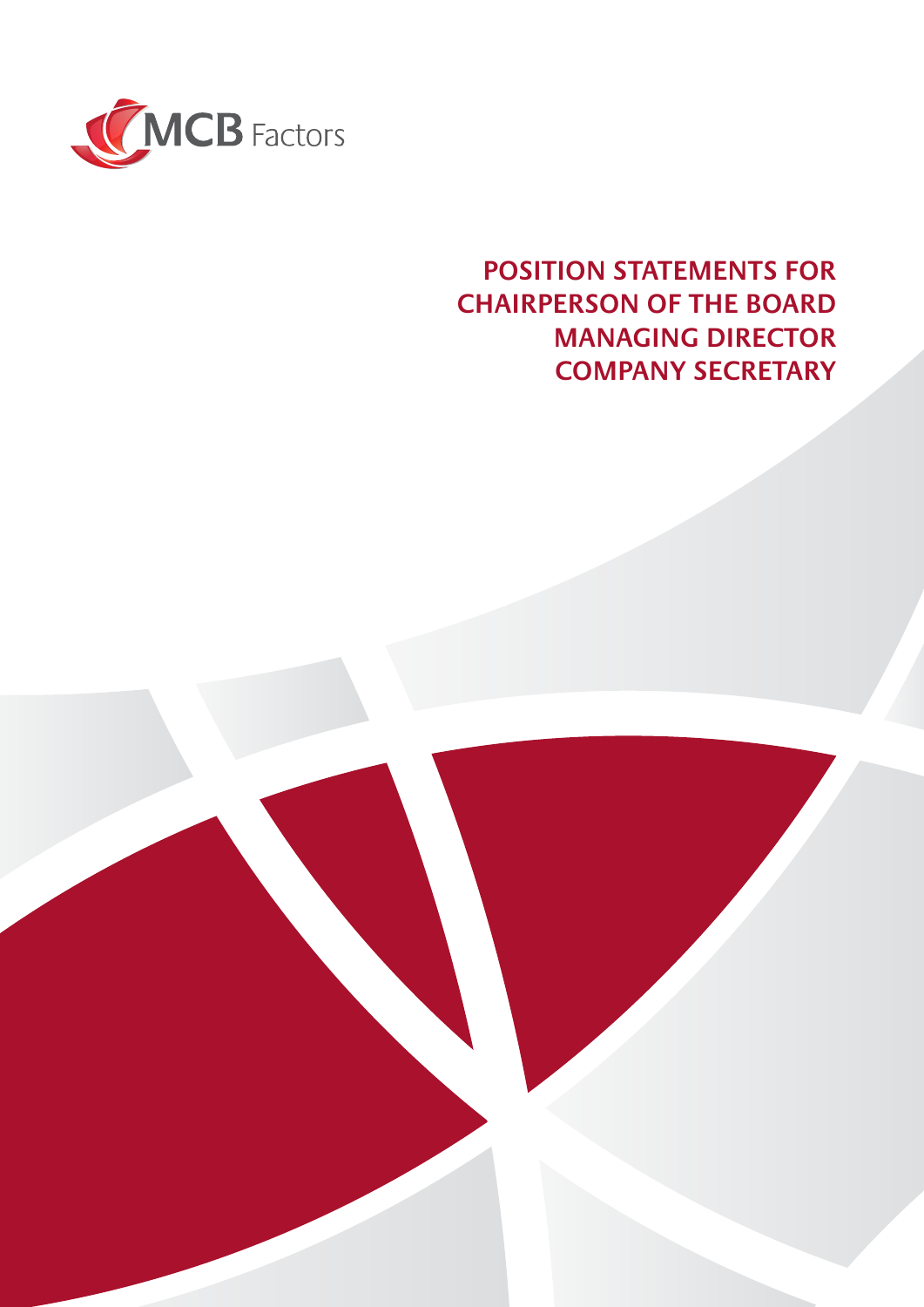

# **CONTENTS**

| CHAIRPERSON OF THE BOARD OF MCB FACTORS LIMITED |   |
|-------------------------------------------------|---|
| MANAGING DIRECTOR                               |   |
| <b>COMPANY SECRETARY</b>                        | 5 |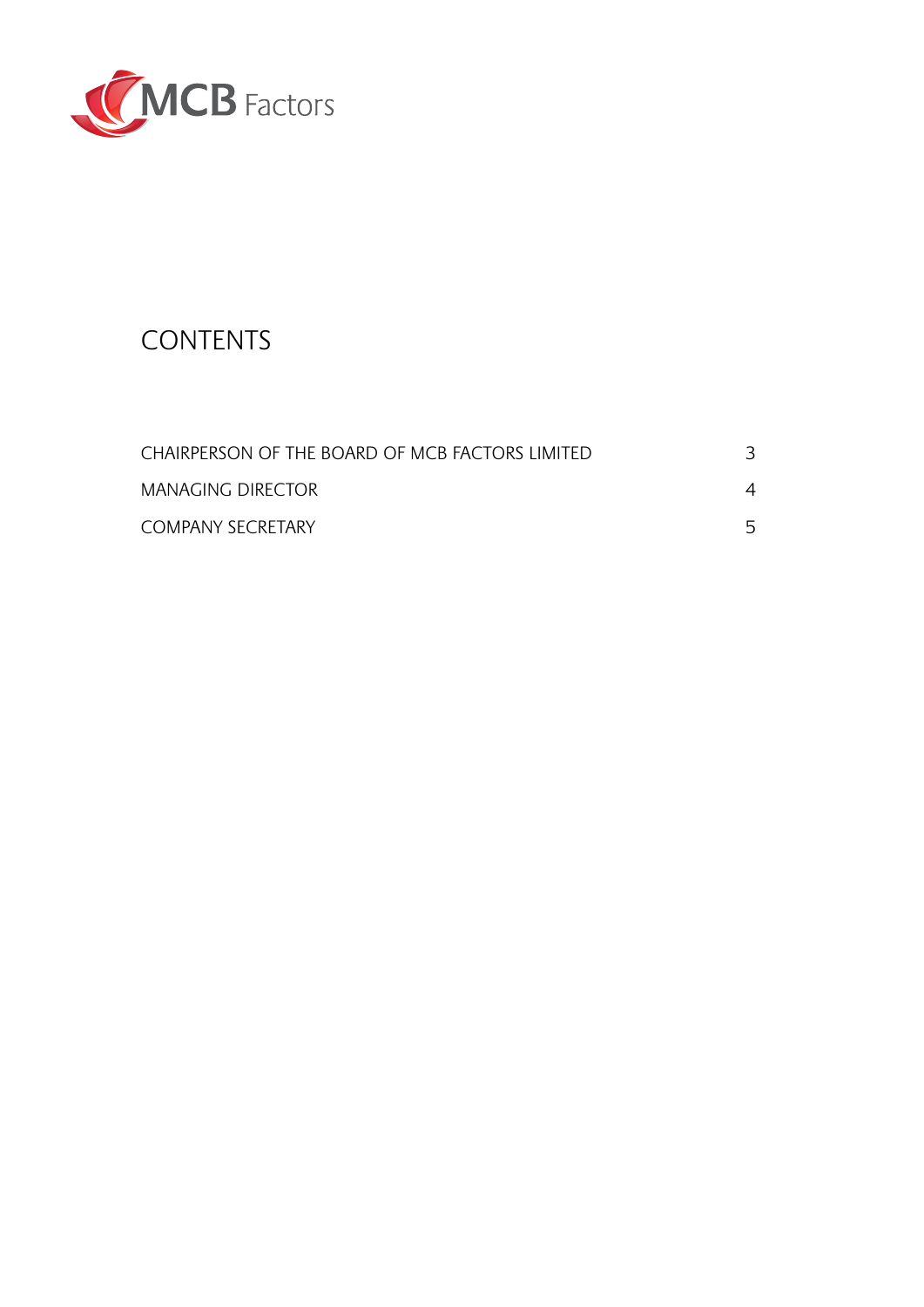## **CHAIRPERSON OF THE BOARD OF MCB FACTORS LIMITED**

The Board of directors of MCB Factors Limited ("MCBF" or the "Company") has adopted a position description for the Chairperson of the Board. The Chairperson is elected by his or her fellow directors and shall be a non-executive director. He/she should be a firm, objective and open-minded leader, assuming his/her role by bringing independence of mind and intellectual honesty. Apart from being fully conversant with the key networks of the organisation and have sound knowledge of the activities of the organisation work, the Chairperson is expected to be impartial and objective so as to support or take the right decisions concerning the organisation.

The main duties of a Chairperson can be summarised under the following areas:

## **• Strategy and Management of the Company**

- To ensure that the board is effective in its tasks of setting and implementing the company's direction and strategy.
- To ensure that appropriate policies and procedures are in place for the effective management of the organisation.
- To ensure that the decisions of the Board are executed
- To sign the Statement of Compliance to be filed with the Financial Reporting Council along with a director to confirm whether the Company has complied fully, partially or has not complied with the Code of Corporate Governance.

#### **• Leadership**

- To provide overall leadership to the board, be impartial and resolve differences in the most constructive way whilst encouraging and ensuring the active participation of all directors in discussions and board matters.
- To participate in the selection of the board members whilst ensuring that the board has an appropriate mix of competencies, experience, skill and independence.
- To provide support and supervision to the Managing Director.

#### **• Presiding and conducting meetings**

- To set the agenda for Board meetings, therefore giving the meetings their direction and scope.
- To preside over the board meetings and shareholders meetings of the company and to ensure the smooth functioning of the Meetings.
- To ensure that board meetings take place regularly and that all the relevant information and facts are placed before the board to enable the directors to reach informed decisions.
- To ensure that each meeting is planned effectively, conducted according to the constitution and that matters are dealt with in an orderly, efficient manner.
- To ensure that proper minutes are taken and sign the minutes of board meetings and shareholders' meetings jointly with the Secretary. Minutes which have been signed correct by the chairperson of the meeting are prima facie evidence of the proceedings.

#### **• Relations with Shareholders**

- To act as the Company's leading representative and be the spokesperson at functions and meetings to present the aims and policies of the Company.
- To maintain sound relations with the Company's shareholder and ensure that the effective communication and disclosures are being carried out.
- To ensure that all directors be made aware of the main concerns of the shareholder and key stakeholders and that their views be communicated to the Board as a whole.

#### **• Induction, Development, Succession and Performance Evaluation**

- To ensure that newly appointed directors participate in an induction program with the support of the Company Secretary.
- To ensure that the development needs of the directors are identified and appropriate training is provided to continuously update the skills and knowledge of the directors so that they fulfill their role on the Board and its committees.
- To identify the development needs of the Board as a whole to promote its effectiveness as a team.
- To oversee a formal succession plan for the Board, MD and certain senior management positions, in collaboration with the Remuneration, Corporate Governance, Ethics and Sustainability Committee of the MCB Group Ltd.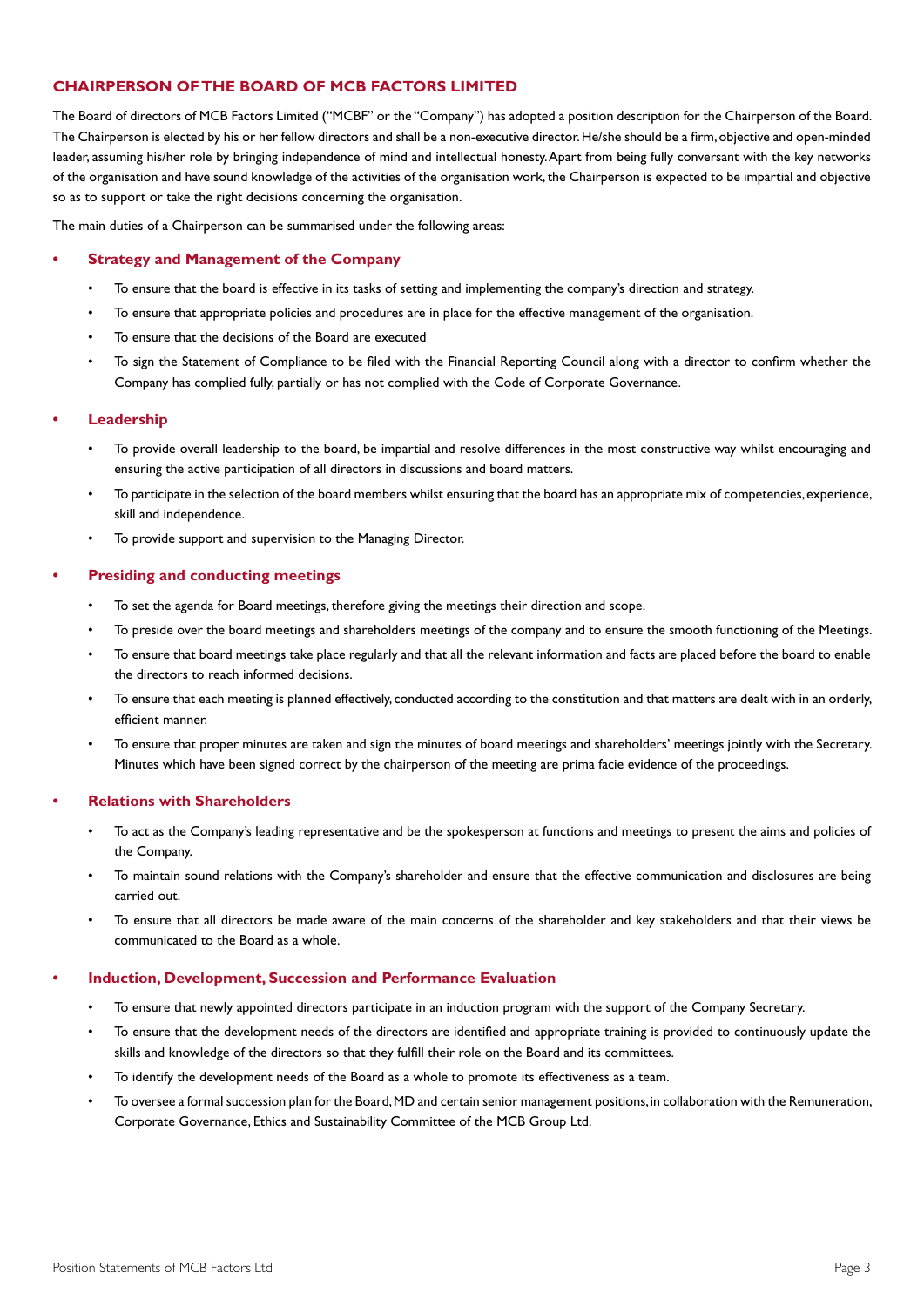## **MANAGING DIRECTOR**

The Board of directors of MCB Factors Ltd has adopted a position description for the Managing Director ("MD"). The MD is responsible to ensure the sustainable development and profitability of the Company through coordinating the execution of strategies that have been approved by the Board. The main responsibilities include making major corporate decisions, overseeing the operations, implementing corporate policies as established by the Board and managing the resources of the Company. The MD also acts as the main point of communication between the Board and the management of the Company. The duties and responsibilities of the MD have been set forth explicitly:

#### **• Setting the Strategy and Direction**

- To drive, in conjunction with the Board, the development of the Company's strategy.
- To oversee the implementation of the Company's long and short term plans in line with its strategy.
- To set the direction and oversee the operations of the Company.
- To propose to the Board the introduction of New Products, and once validated, to ensure the implementation thereof.

#### **• Support and assistance to the Board**

- To support the Board during orientation and self-evaluation.
- To sit on committees of the Board where appropriate as determined by the Board.
- To ensure that the executive team reports in an accurate, timely and clear manner.
- To inform and advise the Board on matters of significance, so as to facilitate the decision-making process as and when required.

#### **• Management of the Company**

- To decide and guide courses of action in the operations of the Company.
- To implement strategic plans approved by the Board.
- To ensure the Company is appropriately organised and staffed.
- To manage the financial resources of the Company.
- To validate the tactical Action Plans proposed by the Company's Heads
- To prepare the Company's Annual Strategic Plan and Budget and submit for approval to the Board within deadlines.
- To monitor on a monthly basis the Company's performance with respect to the Budget and to initiate appropriate actions to ensure that the Company performs within Budget.
- To conduct role clarifications of Direct Reports and perform their performance assessment in line with the Group's HR requirements.
- To set objectives and targets for each staff members together with the different Heads where appropriate and according to jobs and levels.
- To facilitate employee training needs identification, to develop and provide coaching to team members, while sharing information and expertise.
- To keep abreast of legal and regulatory developments affecting the industry.
- To take necessary steps to upkeep the company's premises and equipment as well as the Physical and Information Security requirements according to the Group's standards.
- To ensure the follow-up of Clients' complaints.
- To ensure the Company meets the needs of all stakeholders.

#### **• Risk and Control**

- To assess the principal risks of the Company and to ensure that these risks are being properly monitored and managed.
- To ensure that effective internal controls and management information systems in line with the Group's policies are in place.
- To ensure that expenditures of the Company are within the authorised annual budget.
- To ensure that the Company has appropriate systems to enable it to conduct its activities both lawfully and ethically.

#### **• Compliance**

- To monitor that the Company is abiding to specific internally established control systems, to procedures set by relevant authorities and to legal framework and that good governance principles are adhered to.
- To encourage staff to conduct their activities in strict accordance with all applicable laws and the Group's standards and policies, including its code of ethics, environmental, safety and health policies.
- To report to the Board any irregularities arising in the company in line with the Group's procedures and Regulatory guidelines, and initiate necessary actions to resolve them in a matter which minimises financial loss and protects the good name and reputation of the company.

#### **• Communication**

- To act as a liaison between the company's management and the Board
- To communicate effectively with shareholders, employees, regulatory authorities, other stakeholders and the public.
- To ensure the integrity of all public disclosure by the Company.